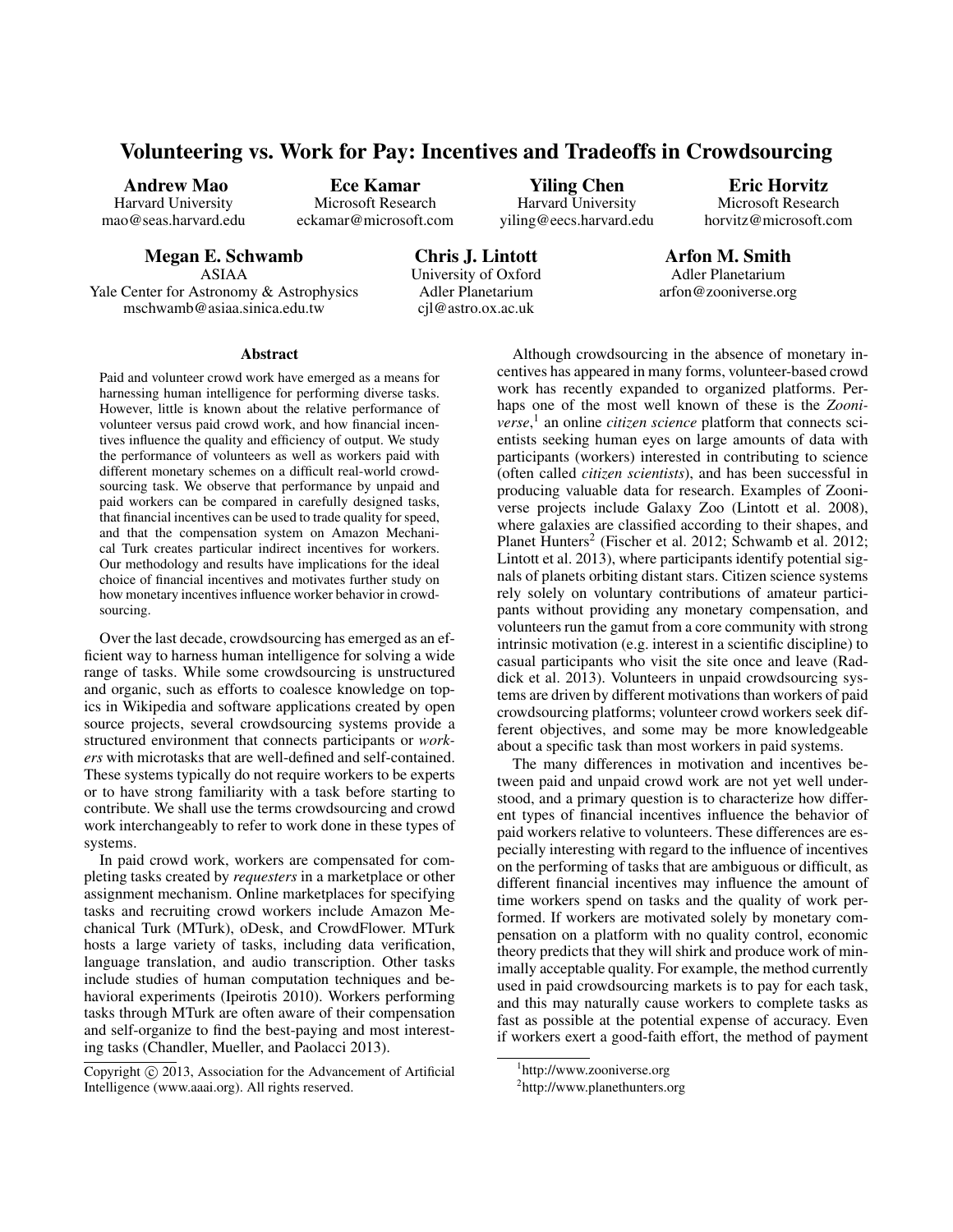may still influence their work, as the requester and even workers themselves may not be explicitly aware of the way their work is influenced by financial incentives.

In this work, we adapt an annotation task originally performed by volunteers in the Planet Hunters citizen science project to an experiment with paid crowd workers on MTurk. With this experiment, we aim to answer the following questions:

- *How does the performance of workers in paid crowdsourcing environments compare to that of volunteers in unpaid crowdsourcing?*
- *What differences are produced in terms of accuracy, types of errors, speed, and engagement by different financial incentives for workers being paid on a task?*

In a set of experiments, we observe workers completing a variable, self-determined number of tasks under one of three different financial payment schemes. While the actual payments in our experiments do not depend on the quality of work produced, we use a gold standard to evaluate the quality and accuracy of work produced. Because workers select the number of tasks to complete and how quickly to work, we can measure the effect of payments on speed and worker engagement in terms of total time spent and the number of tasks completed. Our results do not provide a universal answer to the questions we asked above for tasks of all types. However, we identify trends for the task that we study, and believe that the approach we use can be harnessed in the study of questions about the influence of requests and incentives on other tasks. Specifically, we find that

- With proper incentives, paid crowd workers can achieve comparable accuracy to volunteers working on the same task, and perhaps even work at a faster rate.
- Different payment schemes, while paying workers approximately the same amount, lead to significant differences in the quality of work produced and amount of time spent. Our results suggest that financial incentives can be used to control tradeoffs among accuracy, speed, and total effort within a fixed budget.

In addition to observations on worker accuracy and speed, the experiments provide insights about workers' cognitive investment on paid crowdsourcing tasks. In particular, workers' self-reports on reasons for quitting tasks bring into view aspects of the meta-environment of MTurk. We find via selfreports that a significant percentage of workers stop because they are concerned about the quality of their work—a notable contrast to the belief that workers are motivated purely by immediate monetary gains within paid markets. Overall, our results highlight the complex nature of paid crowdsourcing marketplaces and underscore the need for richer models of the relationships between incentives and worker behavior.

## Related Work

In the context of paid crowdsourcing, researchers have studied how the magnitude of financial incentives affects work produced. Horton and Chilton (2010) conducted an experiment to estimate the reservation wage of workers in MTurk. Mason and Watts (2009) examined financial rewards for two

tasks, where workers were paid a fixed payment for each task completed and had the option of continuing to work on more tasks. They found that workers completed more tasks for a higher fixed payment, but that quality did not improve. Rogstadius et al. (2011) made a similar observation in their experiments. Yin, Chen, and Sun (2013) found that, while the magnitude of performance-contingent payments alone did not influence the quality of work produced, the change in the payment level for tasks in the same session did—increasing and decreasing payments increased and decreased the quality of work, respectively. Harris (2011) studied performance-contingent financial incentives (both rewards and penalties) and showed that the quality of work was higher in the presence of such incentives than in their absence. A large literature in economics and social psychology explores the relationships between the magnitude of financial compensation and productivity. We refer interested readers to a comprehensive review and meta-analysis by Camerer and Hogarth (1999).

Less attention has been focused on the influence of different payment schemes on the quality and quantity of work produced. Mason and Watts (2009) experimentally compared piece-rate schemes, where workers are paid for each task, and quota-based payment schemes, where workers are paid only after completing a bundle of tasks. They found that the quota-based scheme elicited higher effort from workers, while workers completed fewer tasks under the piecerate scheme. Shaw, Horton, and Chen (2011) compared 14 financial, social, and hybrid incentive schemes, including performance-contingent reward and penalty, in their MTurk experiments. They identified two schemes where higherquality work is produced in situations where workers' payments depend on the responses of her peers. Prior work in economics explored the influence of providing piecewise payments versus an hourly wage. In a comprehensive study of the Safelite Glass Corporation (Lazear 2000), where workers install glass windshields in automobiles, a switch from hourly wages to piece-rate pay resulted in the firm becoming 44% more productive and workers earning higher wages overall. These results were obtained under an intrinsic policy that discouraged the temptation to do low-quality piece-rate work.

The motivation of volunteers in citizen science projects is much less studied; see Raddick et al. (2013) for one recent exception. Our work moves beyond the prior literature in several ways. First, we compare volunteer and paid workers on the same task. Second, we focus on the influence of different payment schemes within a comparable budget. Third, we provide evidence of secondary meta-incentives in paid crowdsourcing, using MTurk as an example.

## Task Model

We consider a challenging citizen science task that, by its very nature, invites a high degree of variability in annotations. The task is analogous to finding needles in a sequence of haystacks. Each task can viewed as a haystack housing needles of interest. Workers examine the data and can mark needles directly, but the task is ambiguous because workers may miss certain needles or falsely mark other regions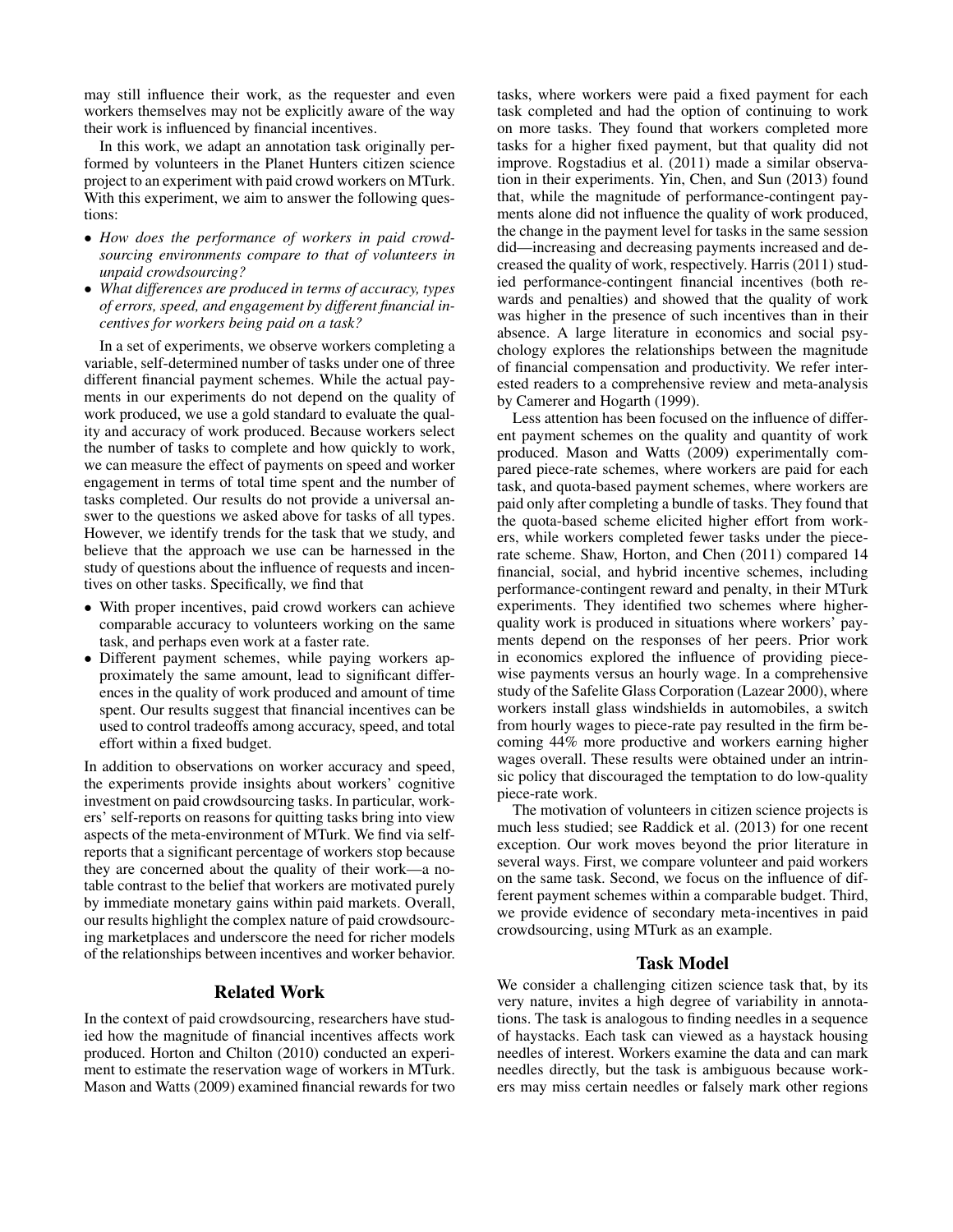

Figure 1: A light curve, showing the transit method of detecting exoplanets.

depending on varying levels of difficulty. By exerting more effort in a more detailed investigation, workers can generally obtain higher accuracy on this task. Workers may complete several tasks in sequence in a continuous session.

Many human computation tasks fall into this category, such as annotating events of interest in images (Salek, Bachrach, and Key 2013). We find such task domains particularly interesting because the worker's perception of the truth can be ambiguous: workers can produce both *false positives* when regions are wrongly marked and *false negatives* when objects of interest are missed, even if they are doing their best. Hence, the particular financial incentives at hand may influence the worker's contribution and amplify the types of errors the worker makes. We now turn to the specifics of the haystacks and needles that we have studied.

#### Planet Hunters

Planet Hunters (Schwamb et al. 2012) is a citizen science project started in December 2010 with the goal of finding planets orbiting around distant stars (extrasolar planets or exoplanets), where volunteers search for the signatures of exoplanets in the data from the Kepler spacecraft (Borucki et al. 2010).

The Kepler spacecraft is a space-based telescope that simultaneously monitors the brightness of over 160,000 stars, producing graphs called *light curves* for each star. Kepler generates two data points per hour by measuring the brightness of a star approximately every 30 minutes. A planet that is orbiting the star in a plane aligned with the viewing angle of the telescope will partially obscure the star once per orbit in a *transit*, causing the observed brightness to drop and corresponding dip in the light curve (see Figure 1; (Winn 2010 and references within). Typical transits last from two to dozens of hours, so the telescope records multiple data points for a typical transit. The size of the dip in the light curve is proportional to the surface area of the star and the planet; the *relative transit depth*, or percentage decrease in the brightness of a star obscured by a planet during a transit, can be computed from the radius of the planet  $R_p$  and the star  $R_*$ :

relative transit depth = 
$$
\frac{R_p^2}{R_*^2}
$$
. (1)

For example, to a distant observer, Jupiter would obscure the sun by around 1%, while the Earth obscures only 0.01%.

Several aspects of the transit detection task affect its difficulty. Telescopes have a natural instrumentation error when measuring the brightness of a star. Moreover, the brightness of stars themselves vary over time, causing fluctuations and changes in the light curve (typically on timescales longer than transits). A transit with a small relative transit depth can be easily seen in a low-variability light curve while a transit with a large relative transit depth may be even hard to see in a highly variable light curve. A planet with short period (orbit time) compared to the span of observation can cause multiple transits to appear at regular intervals, making detection easier. In general, transits by fast-moving planets, by small planets, and in front of large stars are more difficult to detect.

Although the transit method has been in use by astronomers, the orbital telescope technology deployed in Kepler has allowed for searches of planets en masse. Planet Hunters enlists human volunteers to review Kepler data, and has resulted in several planet discoveries that were not detected by automated methods, demonstrating the value of human pattern recognition for this task (Fischer et al. 2012; Lintott et al. 2013).

# Experiment Design

Interface The interface for Planet Hunters is open-ended, allowing workers to freely examine a light curve of 1,600 data points collected through ∼35 days with tools for zooming and drawing simple boxes around any potential transits that they see. We designed a similar interface for an MTurk task, shown in Figure 2. Workers can mark possible transits on a light curve by drawing a box, resizing and/or deleting them as desired. In this way, workers produce annotations in a continuous space, defined by the coordinates and size of the boxes.

After accepting our HIT and reading a short consent form, workers see an interactive tutorial of the interface, describing what a light curve is and how planet transits are detected. The tutorial demonstrates zoom controls and the annotation process. A help menu is available at any point during the task that provides additional information about identifying planet transits and the interface controls.

A key aspect of this experiment is that workers can annotate multiple light curves (finish multiple tasks), choosing the amount of effort they want to contribute before quitting. This is similar to the process of performing a number of tasks for a particular requester on systems like MTurk. At each light curve, workers may choose to continue on to the next light curve or to finish their work and submit the task. We place some basic controls on the experiment such as limits on participation, described later in this section.

When workers choose to complete their work, they are required to complete a short survey containing questions about the HIT. We ask workers whether they think the HIT was easy, fun, or well paid, about their strategy on the task, and if they ran into any bugs. Most importantly, we ask workers why they decided to stop working and to submit the task and what, if anything, would have made them work longer.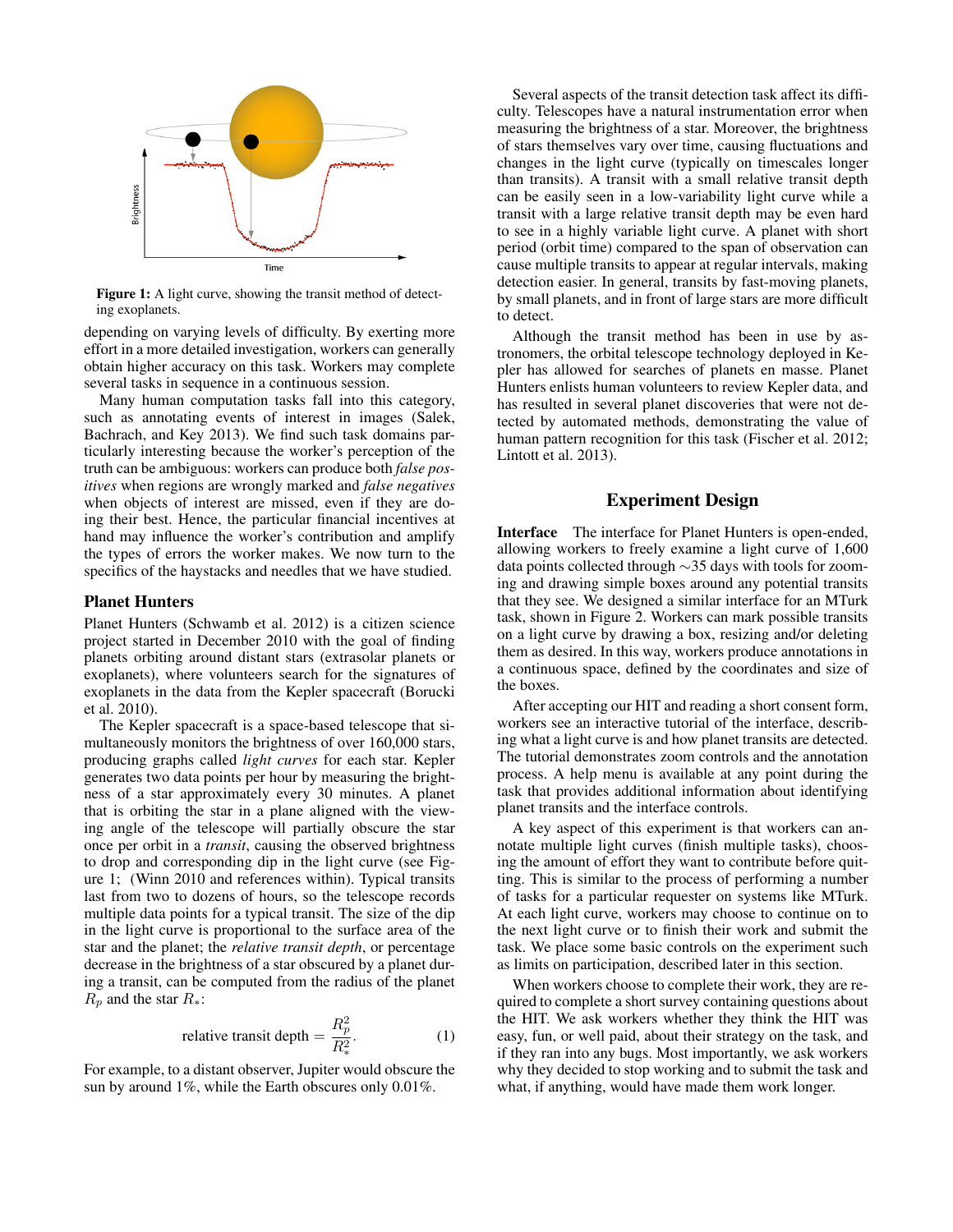

Figure 2: The experiment interface, showing a single annotated transit. The Next button accesses the next light curve, while the Finish button submits the task.

Simulated Transits In contrast to most real-world crowdsourcing tasks, transit detection has the useful feature that realistic data with a ground truth can be generated easily; simulated transits of different depths and durations can be added to an observed light curve. The Planet Hunters team injected simulated transits into real Kepler data (Schwamb et al. 2012) to estimate the efficiency of detecting different types of planet transits using crowdsourcing.

While planets with multiple visible transits should be easier to detect in a light curve, Schwamb et al. (2012) showed that the difference in behavior in Planet Hunters is insignificant for orbital periods less than 15 days, and that transit depth is the dominant effect. Therefore, we define a difficulty measure for detecting transits for a simulated light curve by comparing the relative transit depth (Equation 1) to the noise of the light curve:

$$
difficulty = \frac{stdev(differences in adjacent points)}{relative transit depth}
$$
 (2)

A light curve simulation with difficulty 0.2 means that the depth of the transit will be 5 times bigger than the typical noise in the graph, and should be relatively easy to spot. A simulation with difficulty 1 means that a transit can easily hide within the noise in the graph, and is more easy to spot. Simulations of difficulties greater than 1 should be very difficult to detect. In the experiment described in the following section, we use simulated light curves that had been annotated earlier by volunteers on the Planet Hunters project.

Payment Schemes The primary goal of the experiment is to compare the effects of different payment schemes on workers' performance on an ambiguous task at various levels of difficulty, and to performance on the same task by volunteers. We consider three different non-performancecontingent payment schemes:

- Pay per task. Workers are paid for each task that they complete; in our case, this is per light curve. This is a typical payment scheme for paid microtasks.
- Pay for time. Workers are paid for each unit time that they spend working, regardless of their actual output. This payment scheme is employed commonly in traditional employment.

• Pay per annotation. Workers are paid for each object that they annotate; in our case, this is per marked transit.



Figure 3: An sample payment message displayed to workers.

We focus on payment schemes that do not depend on the accuracy or quality of workers' output. These payment schemes are simple to explain to workers and do not require the implementation of a quality control mechanism. To ensure that workers are fully aware of how they are getting paid, we show a continually updated banner at the top of the task (Figure 3) which displays the method of payment and how much they have earned so far.

Data Selection and Treatments To allow for comparison between unpaid volunteers and paid workers, we selected light curves for our experiment from the set of light curves that had been already reviewed by numerous volunteer citizen scientists contributing to Planet Hunters. All of the light curves were collected during Quarter 1 of the Kepler Mission. As transits are rarely seen overall, our dataset must include many light curves with no transits so that the task is realistic and workers don't expect to see them in every light curve. However, we also need to have sufficient simulations to obtain data about the accuracy of workers. Based on the original annotation results, we removed pathological light curves from the data that were particularly confusing, including planets periods shorter than 5 days. We ultimately selected a set of 250 light curves with up to 6 simulated transits and an additional 750 light curves without simulated transits (devoid of planet transits to the best of our knowledge). The simulated light curves are distributed approximately uniformly in the difficulty measure described in Equation 2, from values ranging from 0.2 to 1.0. We chose this range after visually inspecting many light curves, as the range included examples that were neither too obvious nor too difficult to detect.

We adopt notions of *precision* and *recall* from the information retrieval community to measure the accuracy of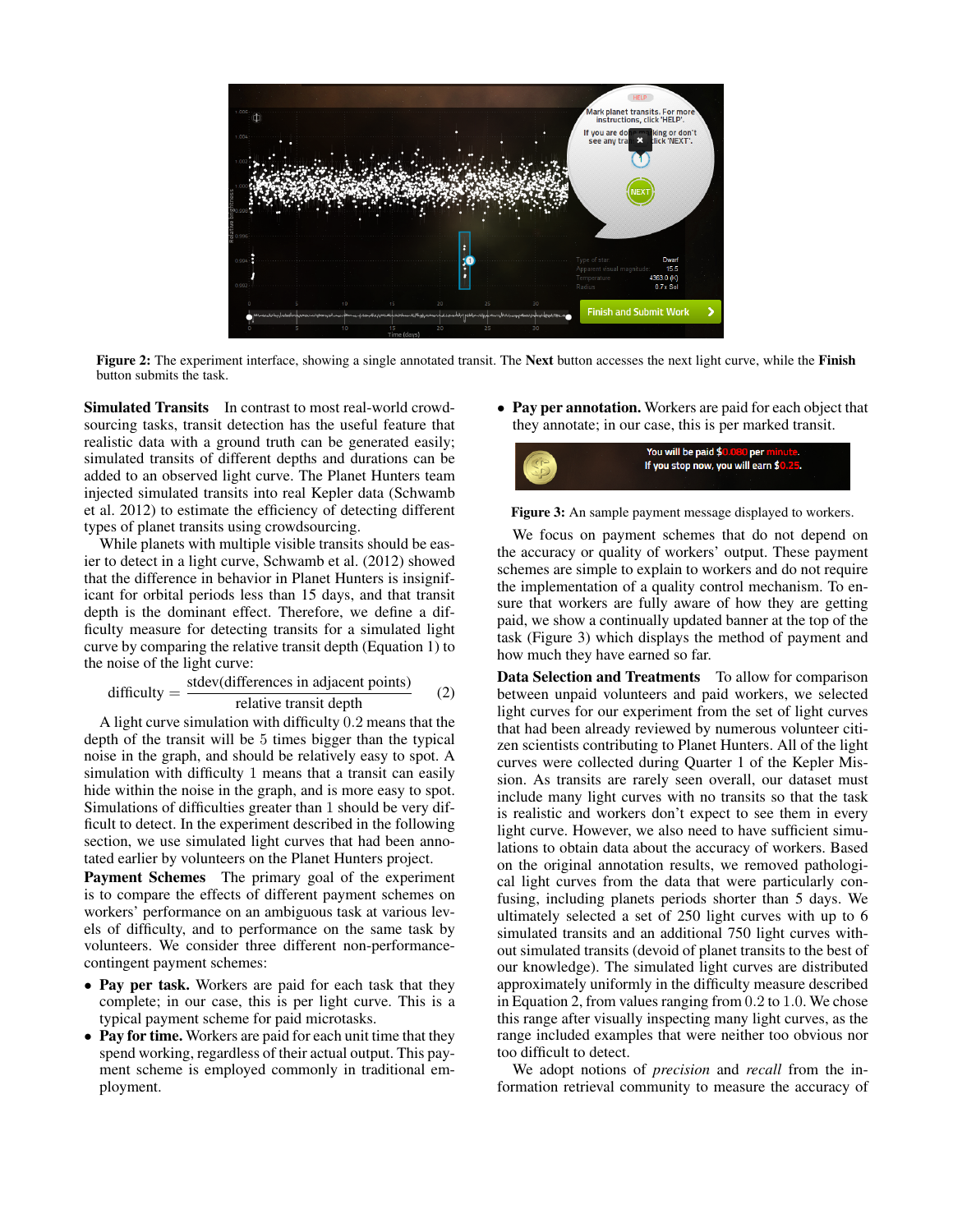the annotations. An annotated box is counted as correctly marked if the center of the box is within an actual transit this simple measure of correctness is convenient because it allows for some latitude in the width of a box drawn, which in turn depends on the zoom level. The precision of a worker's annotations is the fraction of his annotations that are actual transits, or the ratio of the number of correct annotations to the total number of annotations. The recall of a worker's annotations is the fraction of transits that are annotated by the worker, or the ratio of the number of transits correctly annotated to the total number of transits.

Controls and Monitoring Paying workers without regard to quality can lead to low quality output should workers behave as purely economic agents and expect no negative consequences for errors. As a result, we create controls that would be expected in a practical implementation.

- Minimum of 5 seconds per light curve. Without this control, a worker being paid by task can potentially click through light curves very quickly and be fully paid for almost no work.
- Maximum of 8 annotations per light curve. In absence of this control, a worker being paid per annotation may mark a potentially infinite number of false positives and be paid for each one. We restrict the minimum orbital period in our data to be > 5 days, so at most 6 transits will appear.
- Maximum of 3 minutes of inactivity. Without this contol, a worker being paid by time can potentially do nothing while earning wages. An inactivity warning is shown when a worker has done nothing for 2 minutes. If the worker continues to do nothing for a total of 3 minutes, the task ends and automatically redirects the worker to the exit survey.

We record all of the above events during a session. By monitoring inactivity and enforcing a timeout on the task, we are able to detect when a worker is no longer paying attention or has become distracted. As workers must complete the exit survey to submit the HIT, we can learn why they stopped working. We also restrict all worker sessions to a maximum of one hour or 200 light curves, to limit the amount of data from any one particular worker.

In addition to the detection of timeout, we track the amount of inactivity for each worker during their session, defined by the total amount of time that they were inactive for 30 seconds or more.

Hypotheses When worker payments do not depend on performance, workers would theoretically behave in extreme ways to maximize short-term payment. In theory, workers being paid by annotation would mark as many transits as possible (mostly incorrectly), earning the fixed amount for each. Workers being paid by task would click through the light curves very quickly, paying minimal attention to each one. And workers being paid by time might be expected to simply sit through a task and do barely anything, earning their hourly wage without spending much effort. However, we would not expect to see these extreme behaviors in practice. Workers typically expect that they will be evaluated in some way for their work, and many MTurk workers are keenly aware that rejected work will prevent them from doing lucrative tasks in the future. Aside from spammers, most workers will try to follow the instructions and do the task as well as they can understand it. Yet, the ambiguous nature of the task of identifying planets means that workers cannot be completely sure about the 'wrong' or 'right' answers; a worker being paid by annotation may subconsciously "see" more transits than a worker being paid by task, without being overtly dishonest. How strong might this psychological bias be?

The difficulty level of the task may also affect workers' accuracy. When transits are plainly obvious in a light curve, we might expect all but the laziest workers to mark them. However, when transits are more ambiguous, we might expect workers who are paid per light curve or by time to more likely overlook them.

Most interestingly, the demographics of volunteer and paid workers are very different. Workers on Planet Hunters consist of many one-time users, but also include a dedicated community of users with an active discussion forum and many very motivated amateur astronomers, combing the data for transits and even writing their own analysis code. On the other hand, MTurk workers in our experiment do this task with nothing but a short tutorial, and are given a payment in return for their efforts. Given the differences in background and motivation, which group will do better?

Limitations of Comparison The focus of our experiment is to compare payment schemes, but we also give a comparison to volunteer work. There are some notable differences between our experiment and the original interface used by volunteers (see Schwamb et al. 2012 for a full description), which presents a series of additional questions to registered users. Our interface focuses only on transit annotation, and uses a free-drawing interaction and a different tutorial geared toward MTurk workers. Schwamb et al. show consistent behavior between the original box-placement annotation method used in Planet Hunters and a free-drawing method using a similar performance metric, but our measure of accuracy is more strict.

#### Results

We conducted our experiment as a between-subject study where all workers were allowed to do the HIT exactly once, to reduce the effect of noise in the results from worker experience over repeated tasks. In each set of experiments, workers were randomly assigned to one of the payment treatments. Workers were assigned a new, randomly selected light-curve each time they continued in the task.

#### Initial Observations

To make meaningful comparisons among the treatments the wage across treatments must be comparable. Identifying comparable wages across schemes is tricky as we do not *a priori* know how workers would behave. Hence, we conducted a pilot experiment to observe the behavior of workers and obtain a better idea of what comparable wages would be.

Through our experience with tasks on MTurk and guidelines posted on various discussion forums, we observed that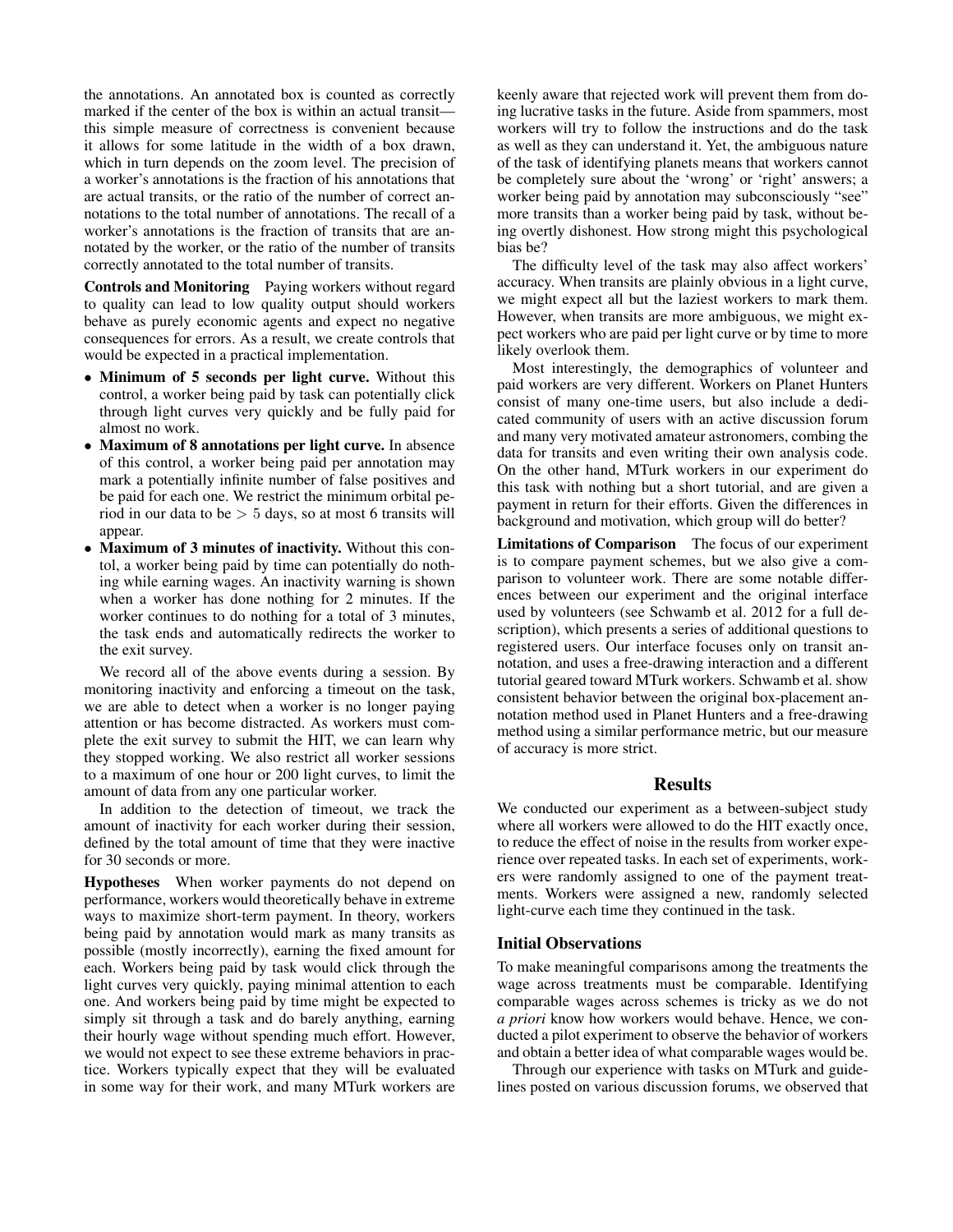| Treatment                               | N. | Wage                   |       | Secs/Task   Anno/Task |
|-----------------------------------------|----|------------------------|-------|-----------------------|
| volunteer                               | *  | $\ast$                 | $50*$ | 1.250                 |
| \$0.0453/annot.   71   \$10.993   29.13 |    |                        |       | 1.964                 |
| \$0.0557/task                           |    | $174$ \$8.056          | 24.89 | 1.435                 |
| \$0.08/minute                           |    | $71 \, \text{s}$ 4.800 | 27.45 | 1.454                 |

Table 1: Volunteer and worker behavior in the pilot. N: number of experiment sessions; Wage: average hourly wage; Secs/Task: average number of seconds per task; Anno/Task: average number of annotations labeled per light curve. \*In this table and Table 2, volunteers may work for longer due to possible additional questions in the task; we also omit statistics that would be misleading given the differences described previously.

most experienced workers aimed at a target of \$0.10/minute or \$6.00/hr as a fairly reimbursed task for which they would continue to work indefinitely. We picked a lower wage of \$4.80, which is close to a fair payment for worker time but low enough that we could expect workers to quit our task (before the time limit) and thus obtain information about why they left.

To set wages for the various treatments, we examined the behavior of unpaid citizen scientists on the corresponding subset of the existing Planet Hunters data, obtaining a baseline of how many annotations volunteers would mark and the rate at which they completed the light curves. Using this data, we computed a wage of \$0.0557 per task and \$0.0453 per annotation, which would all pay the same wage of \$4.80 if the paid workers behaved similarly as the volunteers.

Table 1 shows a summary of observations from the pilot experiment. In the treatments shown, over 200 unique workers annotated about 14,000 light curves. Notably, paid workers completed tasks significantly more quickly than the volunteer workers, resulting in a much higher wage for both the task and annotation treatments. Moreover, workers in the annotation treatment were much more eager about marking transits than the other workers, showing a clear bias. This further boosted their wage to an average close to \$11/hour; some workers were able to earn over \$30/hour, and we observed many comments on various worker forums that our task paid extremely well.

The non-uniform effective hourly wage earned across the treatments confirms that paid workers behave significantly differently from volunteers, both working faster and being influenced by their financial incentives significantly. However, the large discrepancy between wages makes it difficult to compare the payment methods, as some workers are earning more than twice as much as others. We also observed some notable meta-effects during this experiment. As we monitored worker discussion forums over the course of several days, we noticed that workers had begun to discuss our task and compared their payments with each other, being especially curious as to why some thought the task was particularly well-paid compared to others. On the site where the discussion was most lively (http://www.mturkforum.com), we talked to workers and discovered that while there was actually a policy against discussing research studies, our task actually appeared to be a normal MTurk task (as we had intended apart from the consent process), and the normal

appearance had prompted the discussion. We were pleasantly surprised to learn that the Turker community had selfimposed rules to protect the integrity of research, and were advised to include an explicit statement not to discuss the task with others so as to be covered by this policy.

## Balanced Payments

The observations on the pilot study prompted us to design a second round of experiments where workers are paid more equally, and to eliminate biases caused by external discussion. For example, workers might produce worse quality work if they expected a certain level of payment in the task from discussion but received a much lower amount.

We made the assumption, based on aforementioned work in financial incentives, that the per-task behavior of workers would not change much compared to their payment level. Hence, we could scale the piece-rate wages for the annotation and task treatments accordingly, and obtain data where the effective hourly wage is closer to the target of \$4.80. While we could not enforce this in advance, the treatments would be comparable as long as they resulted in similar levels of payment. This resulted in piece-rate payments of \$0.0331 per light curve and \$0.0197 per annotation.

Second, we took several precautions to minimize external discussion about our task. We followed the advice of showing an explicit message not to discuss their work with others during the exit survey. We also posted on several discussion forums that participants should not discuss the task; we noticed that workers indeed passed on this message when others asked about this task. Moreover, since we required all workers to be unique, workers from the first set of experiments were not able to do the task, and this caused the amount of discussion to die down significantly. When closely monitoring discussions, we saw very few posts about our task during the experiment; workers also trickled in at a much slower rate compared to a veritable 'flood' of workers looking for a well-paid HIT in the first experiment.

Table 2 shows a summary of the second experiment. A total of 356 workers annotated over 17,000 light curves. Of particular note is that the effective hourly wage earned by workers was much closer together than in the previous treatment; the workers in the pay by annotation and by time treatments earned almost exactly the same amount, and the workers in the pay by task treatment, earned only slightly more.

Accuracy by Difficulty. We split the set of simulated light curves into four buckets determined by the difficulty measure in Equation 2, and computed precision and recall for each bucket, displayed in Figure 4. As expected, both precision and recall drop at higher levels of difficulty, with the only exception being the volunteer group at the hardest difficulty bucket. To test the significance of differences between each bucket, we used a two-sided paired  $t$ -test between the aggregate false positive rate and false negative rate among the light curves in each bucket.

We make several notable observations from the second experiment. With regard to precision, paying by time leads to significantly higher performance than paying by annotation at all levels of difficulty (for all but the last bucket,  $p <$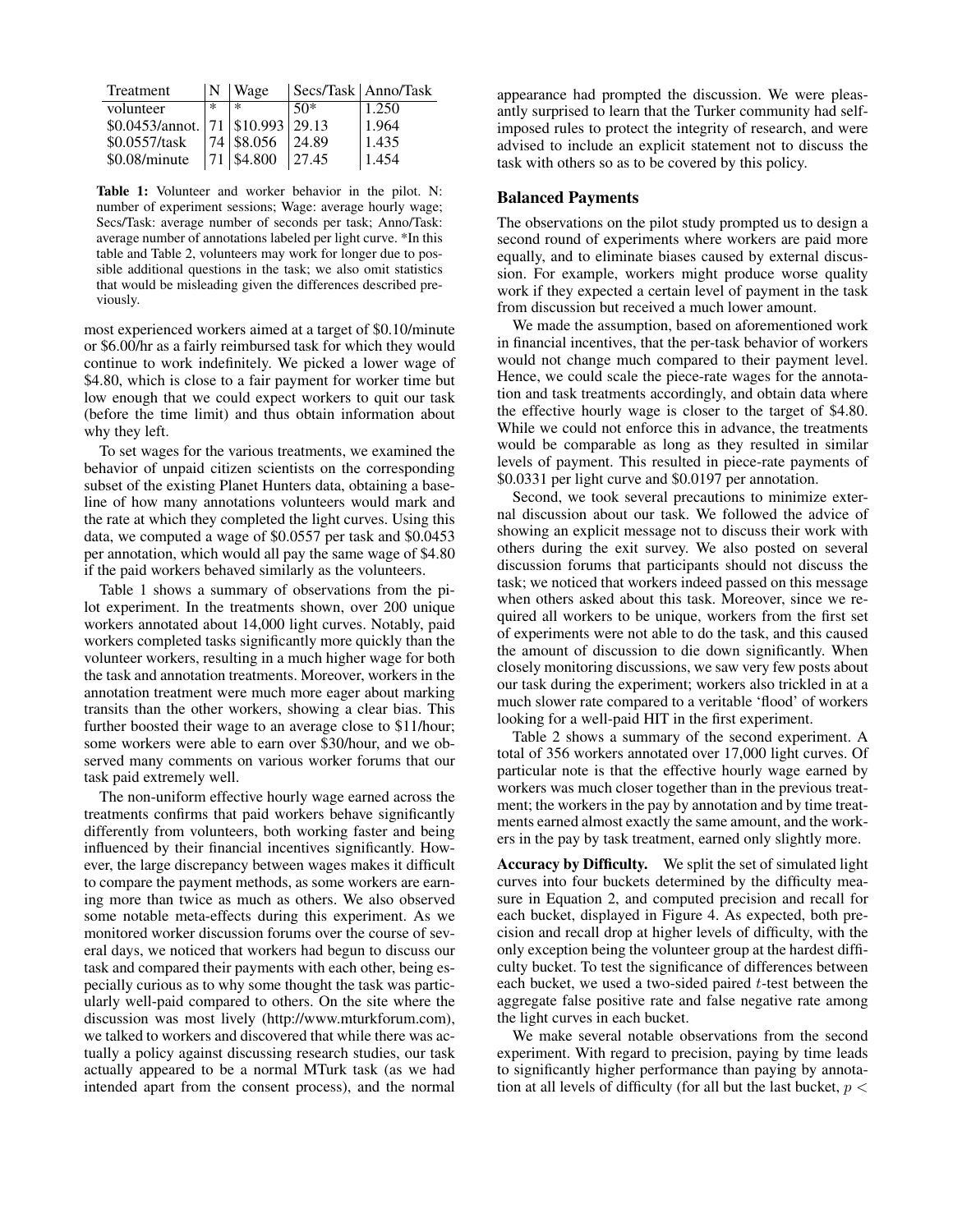| Treatment                                        | N      | Tasks   Wage                  |   |       | Tasks/Sess.   Secs/Task   Median Time   Anno/Task   Precision   Recall   Pct. Inactive |         |       |                                 |       |
|--------------------------------------------------|--------|-------------------------------|---|-------|----------------------------------------------------------------------------------------|---------|-------|---------------------------------|-------|
| volunteer                                        | $\ast$ | ∗                             | ∗ | 50*   | ∗                                                                                      | . . 250 | 0.656 | 0.518                           | . *   |
| $$0.0197/$ annot.   118   4629   \$4.802   39.22 |        |                               |   | 28.02 | 9:04                                                                                   | 1.897   | 0.635 | $\vert 0.485 \vert 0.101 \vert$ |       |
| \$0.0331/task                                    |        | $ 121 7334 $ \\$5.580 \ 60.61 |   | 21.35 | 15:08                                                                                  | 1.384   | 0.660 | 0.454                           | 0.097 |
| \$0.08/minute                                    |        | $ 117 5365 $ \$4.800 45.85    |   | 34.65 | 18:05                                                                                  | 1.348   | 0.713 | 10.497                          | 0.149 |

Table 2: Volunteer and worker behavior in the second experiment. N: number of experiment sessions; Task: total number of tasks completed in all experiment sessions; Wage: average hourly wage; Tasks/Sess.: average number of tasks completed per session; Secs/Task: average number of seconds spent on a task; Median Time: the median of the total time spent on an experiment session; Anno/Task: average number of annotations labeled for a light curve; Pct. Inactive: average percentage of time that a worker is detected inactive.



Figure 4: Accuracy by difficulty.

0.005). Paying by annotation shows by far the worst precision across the board, with many differences being highly significant. We note that the precision across the volunteer population decreases more slowly as difficulty increases: at the easiest difficulty, they show significantly worse precision than the task and time treatments. However, for the most difficult tasks, they show significantly better precision than for the task and annotation treatments. We discuss possible reasons for this below.

For recall, workers paid by time show by far the best recall for easy tasks. However, the volunteers and workers paid by annotation show best recall at high levels of difficulty. Workers paid by task generally perform poorly, and in the most difficult bucket, they show the worst recall by far ( $p < 0.002$ ) compared to the unpaid and annotation treatments). Similar to the observation made in the precision analysis, overall, we observe that the recall scores of the volunteers are less sensitive to the difficulty level than the paid workers.

Worker Attention. We can measure the attention or interest of workers in two ways: by the amount of time they are spending on each task, a measure we believe roughly corresponds to effort; and the total amount of time in the session. This comparison is particularly interesting because workers are being paid roughly the same amount for their time, with the wage being almost identical for the annotation and time treatments. Table 2 shows that the financial incentive scheme implemented has significant influences on the

speed of workers for completing tasks. When being paid by time, workers spend over 60% more time on each task than when being paid for each task, and this is accompanied by a corresponding increase in accuracy. These findings suggest that payment methods can be used to trade off speed and accuracy in worker output. In addition, workers spend less time on the task and show significantly worse precision when paid by annotation rather than by time, in spite of earning almost the same hourly wage. Figure 5 shows the distribution of statistics for sessions. The difference in number of tasks per session is significant for workers paid by task compared to the other two treatments at the 0.05 level. The difference in the total time spent in a session is also significant at the 0.05 level for the time versus annotation treatments. The differences in seconds per task is highly significant ( $p < 0.0001$ ) for all treatments.



Figure 5: Distribution of session statistics. Boxplots show top and bottom quartiles and median as red line.

We also examine the reasons that workers gave for ending the task in the exit survey. There are many explanations for exiting a task. Horton and Chilton (2010) suggested that workers may set a target earnings level when deciding when to stop. In our experiment, workers could be interrupted or time out. Using the experiment controls as well as workers' stated reasons for stopping, we classified reasons for stopping into different categories, described with examples as follows:

- quality concerned about submitting bad work or being rejected: "*I decided to stop because I wasn't sure if I was doing a good job or not. I would have continued, but I did not want my HIT to be rejected because I misunderstood or provided bad data.* "
- limit reached a limit of 200 tasks or one hour.
- exogenous had another prior commitment that had to be completed. Surprisingly, some employees Turk during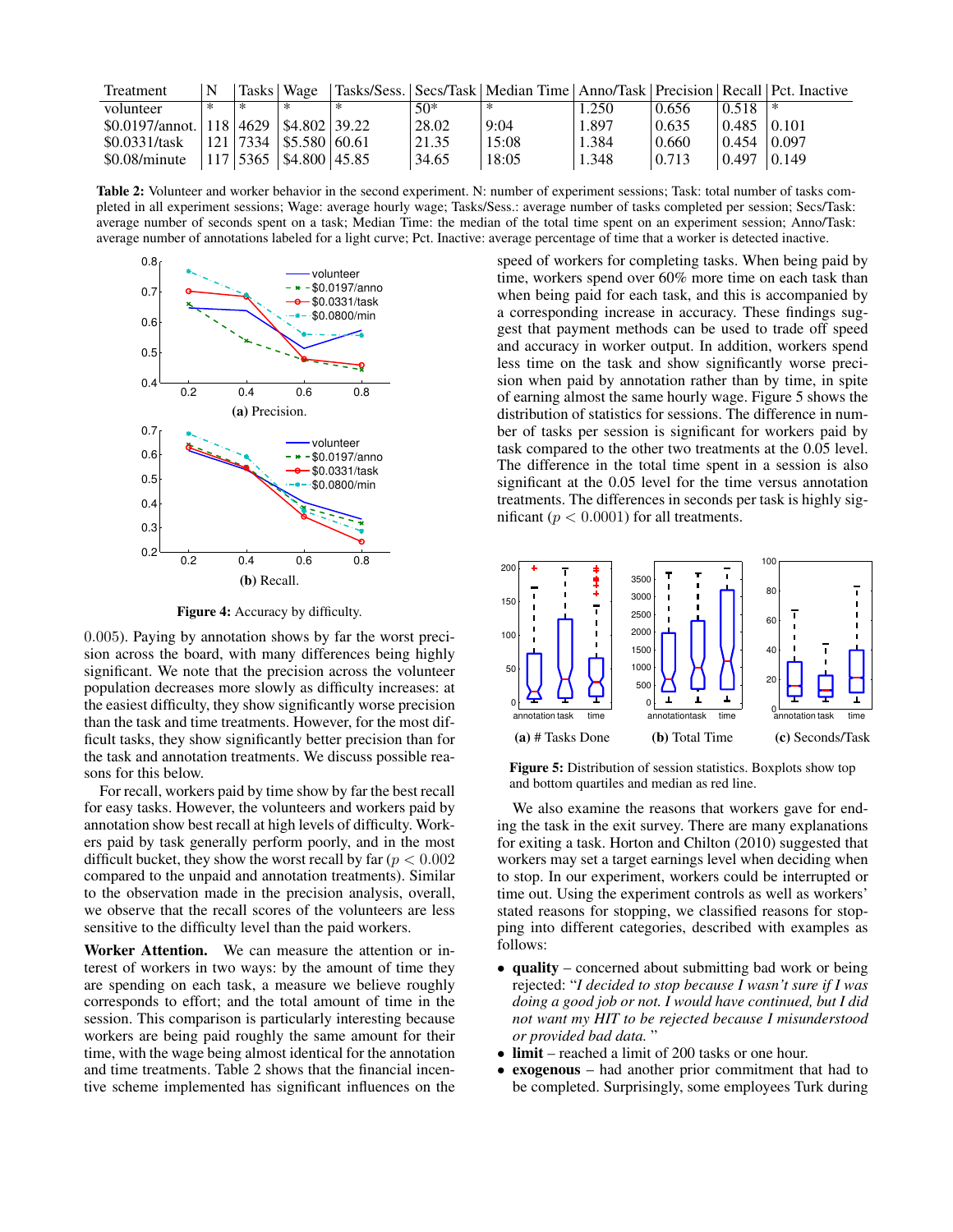their regular jobs: "*I had to go back to work...I would have worked longer if my lunch break was longer.* "

- interruption temporarily interrupted during the task, but intended to return to it. This included many bathroom breaks, phone calls, and pizza deliverymen arriving.
- **pay** The pay for the task was too low.
- bored / tired bored or tired of the task.
- technical didn't seem to understand the task or had a technical problem.
- target reached a target self-imposed time or monetary amount: "*I decided that* \$*2.00 was enough for a single task and the amount of time spent on it. If I was paid much better I would have continued a bit longer; but I don't like doing a single task/hit for too long.* "



Figure 6: Classification of reasons for quitting.

Figure 6 shows that many workers were interrupted by distractions or outside commitments or reached our limit. Surprisingly, a significant proportion of workers chose to stop because they were unsure of the quality of their work. This runs counter to characterizations of Turkers as greedy workers who maximize their short-term rewards. To understand this phenomenon further, we analyzed workers' comments carefully and communicated with them on discussion forums. It became clear that this behavior was founded in two goals. First, workers did not want to have their work rejected, which would waste their effort and lower their HIT approval rate (used as a filter on many tasks). Therefore, if workers are more uncertain about a requester's approval policy, they would do less work to 'test the water'. Second, some workers were actually concerned about providing good quality work to requesters and submitted our hit early or even returned it when they were unsure about their work. Very few workers explicitly mentioned a payment or time goal as a reason for stopping the task. As mentioned in Chandler, Mueller, and Paolacci (2013), it is very important for researchers to be aware of these meta-incentives when designing tasks and especially experiments for paid workers.

# **Discussion**

To our knowledge, our experiments, centering on challenging, ambiguous annotation tasks of varying levels of difficulty, provide the first comparison of volunteer workers to workers paid by different financial schemes in an online task market. Under the tasks we studied, we find comparable performances between volunteers and appropriately paid workers. We note that the results obtained via experiments with the planet discovery task may not generalize to other tasks. However, the overall approach and methodology can provide the basis for analogous studies. Also, the results have general implications on strategies for compensating workers in online task markets. We found that worker behavior is sensitive to variation of methods of payment. We believe that such influences of payment scheme on worker behavior is a feature rather than a drawback: paying workers the same effective wage, but with different piece-rate methods, can be used to trade off precision, recall, speed, and total attention on tasks. In our case, the canonical per-task payment used on MTurk and many other task markets results in the fastest task completion, but lowest recall. Other methods of payment, such as paying a wage, caused workers to work more slowly, but with better results. Being able to selectively control the output of human workers is desirable for many algorithms that use human computation, and the use of financial incentives in this way is an effective lever that warrants further careful study.

We also observed that the payment methods vary in their sensitivity to difficulty level, and this finding suggests that the performance of volunteers and workers paid using different methods may vary in sensitivity to the hardness of the task. For the planet discovery task, workers being paid in the canonical per-task scheme showed the greatest drop in precision as difficulty increased. The findings suggest that the design of financial incentives is important in achieving a desired level of performance from crowd workers for a heterogeneous set of tasks. We believe that we have only scratched the surface in exploring the differences in incentives between unpaid citizen science projects and paid crowdsourcing platforms. Comparing the motivations of workers in each of these settings is an important problem that warrants further study.

Our experiments indicate that, even in paid task markets, indirect or secondary incentives may influence the behavior of workers. When examining the reasons that microtask workers may get distracted or leave, we find that many workers report being concerned about the quality of their work. On the other hand, it is likely that some of these workers may behave differently and provide low-quality work in response to a task with loose controls or to a requester with low standards. However, this also suggests that, over the short term and with the right controls, one can indeed use different non performance-contingent payment schemes to collect high quality data from workers. Overall, our collective observations highlight multiple opportunities and directions with pursuing deeper understanding of how incentives influence the behavior and output of crowd workers.

Acknowledgements This research was commenced during an internship at Microsoft Research and was later partially supported by the NSF under grant CCF-1301976. Any opinions, findings, conclusions, or recommendations expressed here are those of the authors alone. Schwamb was supported in part by a NSF Astronomy & Astrophysics Postdoctoral Fellowship under award AST-1003258. We thank Matt Giguere and Debra Fischer for creating the simulated planet transit data, and John Johnson for providing Figure 1.